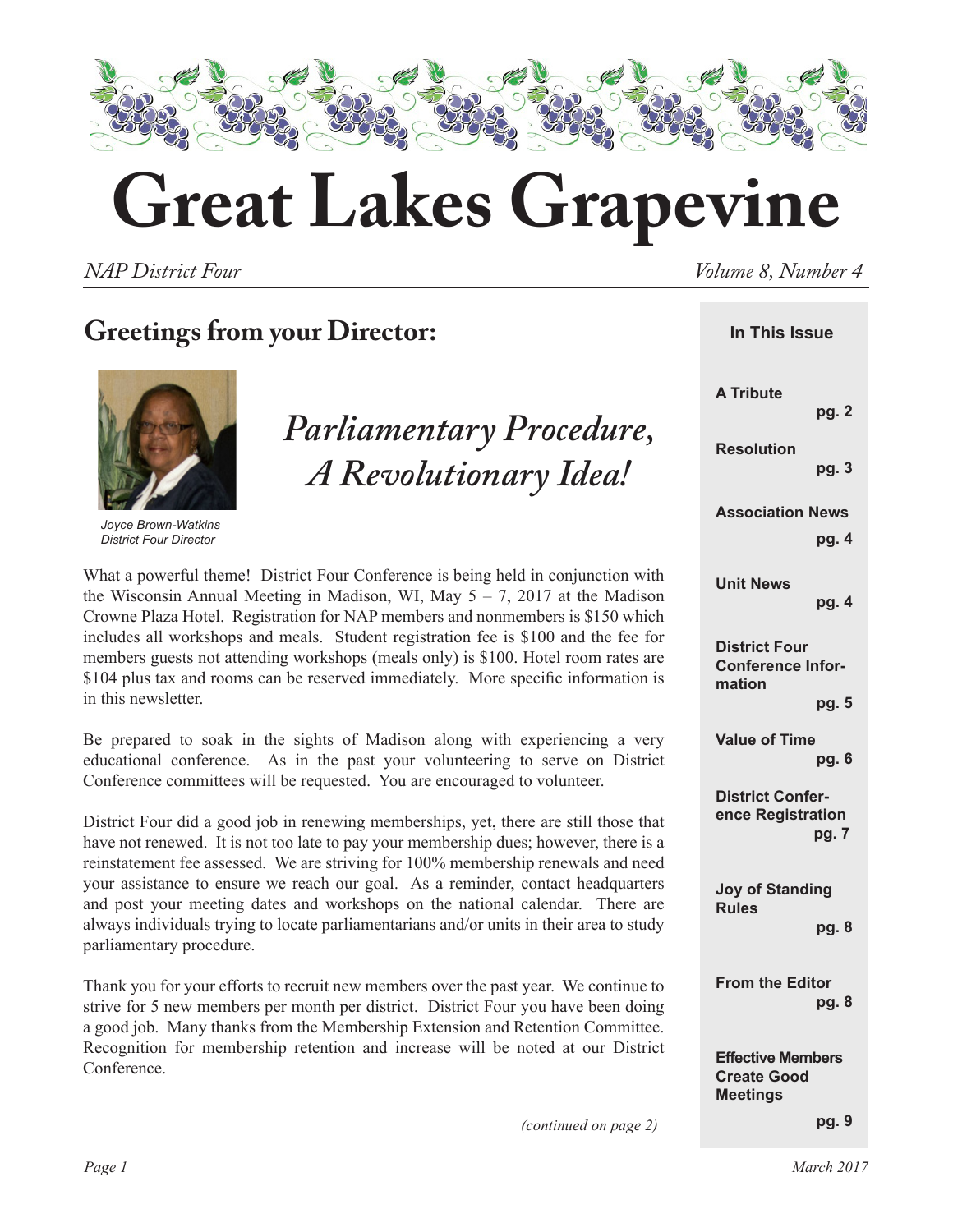#### **Greetings from your Director** (continued)

The 41<sup>st</sup> Biennial Convention will be held in Lombard, IL, September 8-11, 2017 at the Westin Lombard Yorktown Center. Thank you to those members who have volunteered to assist in different capacities. Volunteers may still be needed. Contact Sadie Boles, spbolesaa04@sbcglobal.net, who is serving as conference chair, for information as to how you can assist and any other questions you may have. Although Illinois is hosting the convention, it is up to District Four to be supportive of Illinois and aid in a successful convention. We are all in this together, District Four. Mark your calendars and be plan to attend the 41st Biennial Convention. Housing will be at the Westin Lombard Yorktown Center. There will be an election of officers for the 2017-2019 biennium and of course, bylaw amendments. The convention should be educational as well as an excellent opportunity to network with fellow parliamentarians from across the country. Keep an eye out for more information shared in the NP.

This being our final newsletter of the biennium, your District Director would like to thank the District Four members for their support over the past 3-1/2 years. It has been a pleasure serving as your District Director.

Thank you to Patricia Dolan for being the BEST newsletter editor in the country. Your support, expertise, and patience is and has been indispensable. I commend you and thank you for your assistance.

Thank you District Four members for your assistance and support during this District Director's tenure.

Gratitude is the single most important ingredient to living a successful and fulfilled life.

*Jack Canfield*

## **A Tribute**



Nola Pursiful, PRP-R, joined NAP when her business students at Highland Park High School were eager to learn parliamentary procedure so they could enter the BPA competition. She was coach and advisor to the students and helped the Highland Park Parli-Bears parliamentary teams win a total of seven national titles during her career.

As a member of MSAP, Nola held many offices and served as association president from 1992-1994. She then served NAP on the Education Committee, was Secretary, Third Vice President, Second Vice President, Vice President, and became the 37th NAP President in 2003 at the biennial convention in San Antonio, TX. She held her convention in the Emerald City of Seattle (actually in SeaTac) in 2005, entering the convention on the Yellow Brick Road as "Dorothy" from the Wizard of Oz.

Mrs. Pursiful continued to be active as a parliamentarian, served many organizations, and helped students of all ages to become knowledgeable about parliamentary procedure. She and her husband, Darrell, moved to Georgia several years ago to be closer to their son, daughter-in-law, and granddaughter. She maintained her interest in, and love of, *Robert's Rules of Order Newly Revised* to the end.

Rest in peace, dear Nola!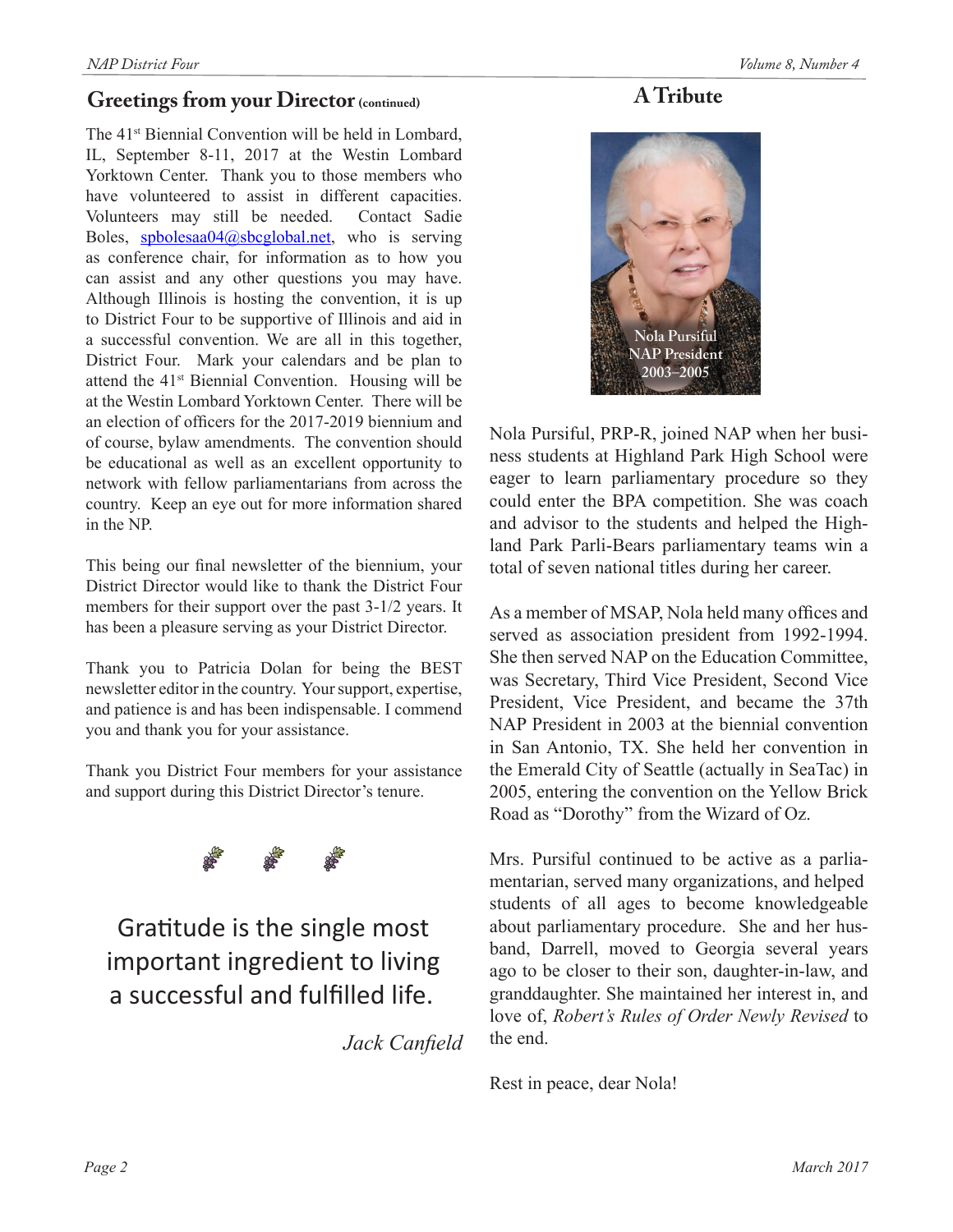## *RESOLUTION*

- *Whereas* Mrs. Nola Pursiful dedicated a great deal of her life to teaching the students in Highland Park Schools and coaching students to excel at the District, State, and National levels in the use of Parliamentary Procedure; and
- *Whereas* Mrs. Pursiful went on to recruit and train many of her peers in the art of parliamentary procedure in their quest to become knowledgeable of and receive credentials becoming Parliamentarians in District Four (Michigan, Illinois, Indiana, Ohio, Wisconsin, and Ontario); and
- *Whereas* Mrs. Pursiful welcomed into her family her Highland Park students and their families, showering them with her enormous gift of love and compassion;
- *Whereas* As a member of many organizations and having served as parliamentarian to the same, the Michigan family and District Four parliamentary friends truly miss and love Nola Pursiful; therefore be
- *Resolved*That this Resolution be shared with, then gifted to Mr. Darrell Pursiful and family in her memory on this  $11<sup>th</sup>$  day of February in the year of our Father 2017.

Joyce A. Brown-Watkins, PRP District Four Director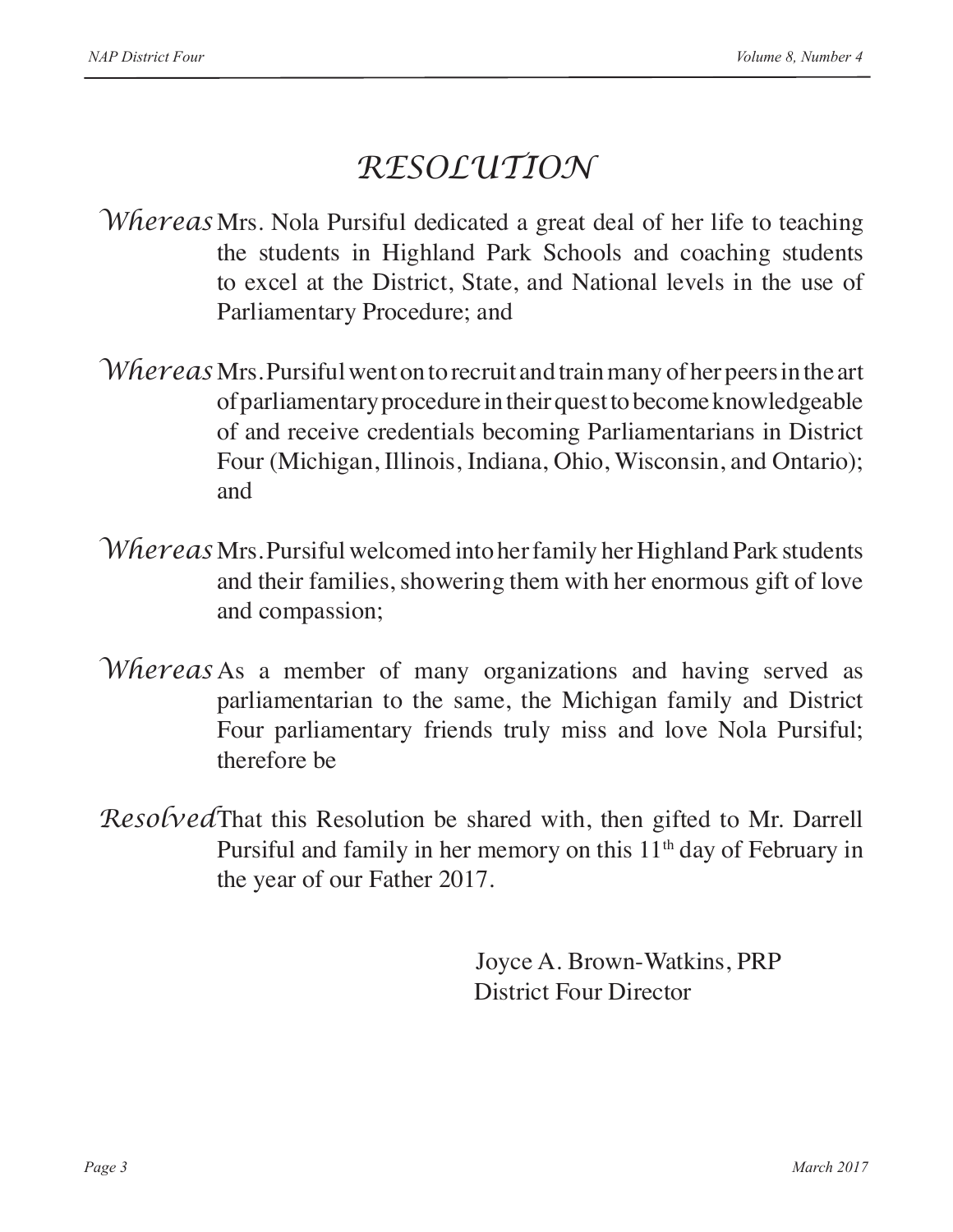## **Association News:**

## **Michigan State Association**

The Michigan State Association will hold its Annual Meeting in Southfield, Michigan, March 31 - April 2, 2017 at which time new officers will be elected and educational workshops will be held. The association is pleased to have Daniel Seabold, authorship assistant, as the guest presenter at the annual meeting.

## **Ohio Association**

The Ohio Association of Parliamentarians 2017 Annual Training Session will be held on Friday, May 19, 2017 at the Forest Park Senior Center, Forest Park, Ohio (Cincinnati, Ohio area). Theme: "Stepping to the Rhythm of Robert: Revise-Amend-Recommend".

## **Unit News:**

## *Kalamazoo Parliamentary Law - Michigan*

The unit held its annual meeting on Saturday, November 5, 2016 in hopes that members who are unable to attend meetings during the week would participate in the meeting. Election of officers was held and the program for 2017 determined. Since this is the only unit on the west side of the state, members drive up to 1-1/2 hours to meetings. Their participation is most welcome.

The unit determined to meet quarterly with the February and November meetings on the fourth Saturday and the May and September meetings on the fourth Thursday morning. This will accommodate members who cannot attend during the week as well as those who cannot attend on weekends.



## *Louise Saks Parliamentary - Michigan*

## **Want to Study Robert's Rules of Order?**

## **New Study Unit Forming**

*When:* April 29, 2017 Noon - 1:00 p.m.

#### *Where:*

Bloomfield Township Senior Center 4315 Andover Road, Bloomfield Township

Study Unit members share their experience and learn how to use parliamentary procedure to keep meetings on track and accomplish more with less distraction.

Check out Michigan study units at: www.Michiganparliamentarian.org OR www.parliamentarians.org.

## **All are Welcome**

## **Sponsored by:**

Louise Saks Parliamentary Unit (LSPU), a unit of the National Association of Parliamentarians (NAP)

#### **National Association of Parliamentarians**

NAP is a society dedicated to educating leaders throughout the world in effective meeting management through the use of parliamentary procedure.

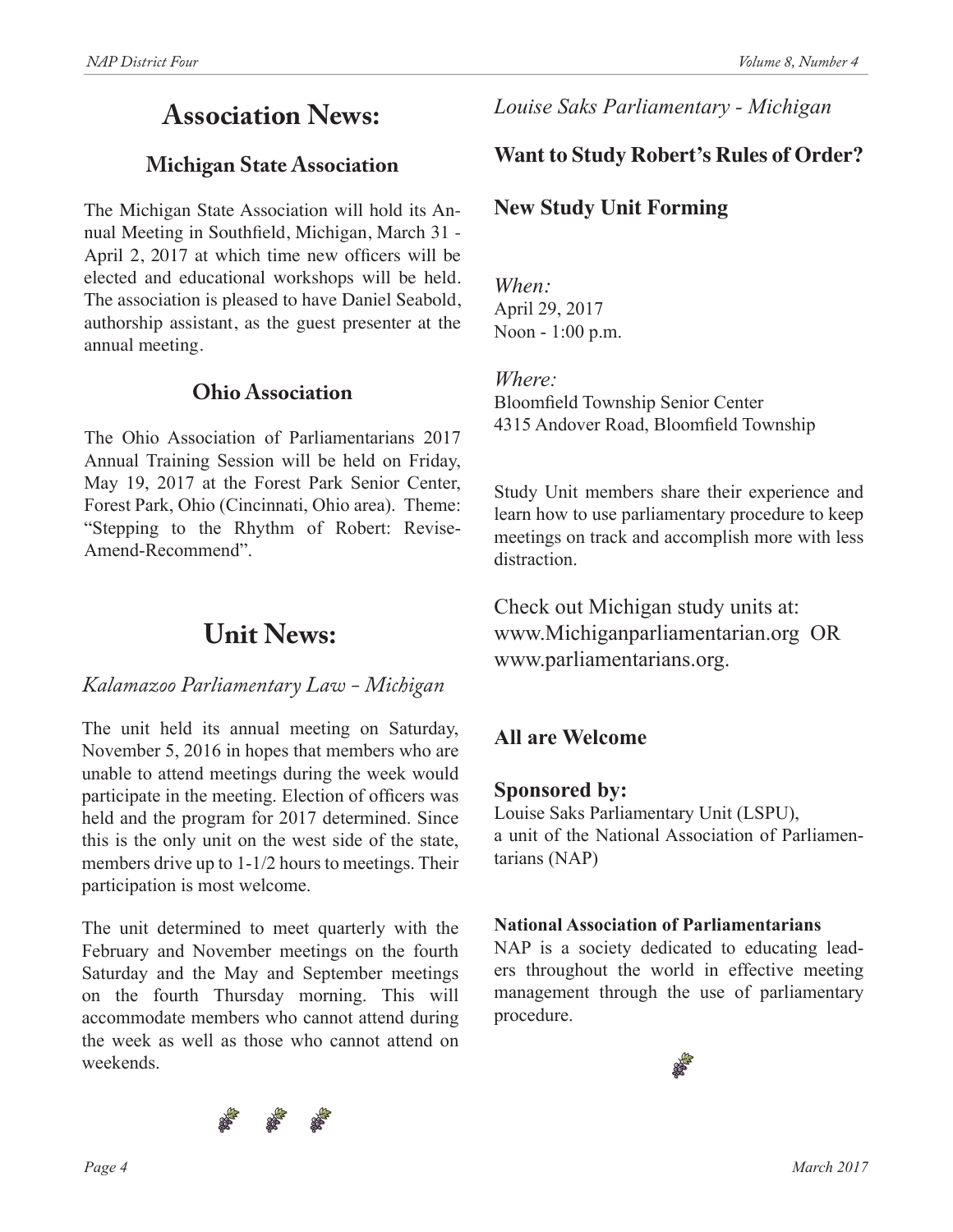#### **Unit News** *(continued)*

## *Central Ohio Parliamentary Unit*

The Central Ohio Unit is sponsoring a seminar for the public in honor of Parliamentary Law Month entitled "Parliamentary Law and Governance" on Friday, April 7, 2017 in Columbus, OH. Subjects to be covered include: basic minutes, mechanisms of elections, and how to develop policies.

## *Lori-El Unit, Ohio*

The unit will host its first annual community education forum celebrating National Parliamentary Law Month on April 1, 2017, in Lorain, OH. Workshop topics are: Leadership, Rights of Members, Nominations, and How to Run a Meeting. The event is designed to reach out to the many area organizations and community groups that serve in the Lorain-Elyria area.

## *North Coast Unit, Ohio*

Questions the unit asks:

- 1. How many members are in your unit?
- 2. Does your unit have a formal study curriculum?
- 3. What is the unit studying?
- 4. If you do have a formal study plan, who teaches?

5. Are electronic meetings allowed in your state or province?

6. If you have electronic meetings all or part of the year, how are they conducted?

7. Is it an email to everyone or do you use any certain online meeting service such as GoToMeeting.com?

8. Do you have a group Skype or Facetime?

9. Are you looking for new members?



**In Memorium**

Nellie Caver Ohio Association

## **Calling All Associations, Units, and Members!**

You are invited to participate in an exciting fundraising event at the District 4 conference May 5-7, 2017! We will be holding a silent auction during the three day event and your donations are needed. We are asking for themed baskets of approximately \$50.00 value that will be bid on during the meeting. The baskets can be themed to fit your state or city, wine, pampering, jewelry, holiday, you name it, we want it! If you can help out by donating a themed basket, please contact Christina Emmert at hygiene93@gmail.com or 815- 519-0748.

Please include a theme for your basket and if possible the contents of the basket. Let's make this an exciting and fun event for all attending!



## **District Conference Ad Request**

The NAP District Four Spring Conference is requesting every Unit and State Association in District Four and interested members to consider submitting an ad to promote their regular meetings and public workshops or other services.

The cost for a half page  $B&W$  ad (5" wide x 4" high) \$25 The cost for a full page B&W ad  $(5"$  wide x  $8"$  high) \$40

Deadline: April 15, 2017

Submit print-ready ad or ad wording by April 15. Email ad to robertschuckrp@gmail.com or mail it to Robert Schuck, PO Box 127, Winter, WI 54896 Make payment to "WAP" Elaine Staley, WAP Treasurer 933 Magnolia Ln, Madison, WI 53713 Questions may be sent to Robert Schuck, RP at 608- 513-6830.

Members who wish to submit an ad are welcome to do so as well as other sponsors who are interested in advertising to 70 or more members of District Four and the greater Madison, Wisconsin area.

Thank you for your support of the NAP District Four Spring Conference,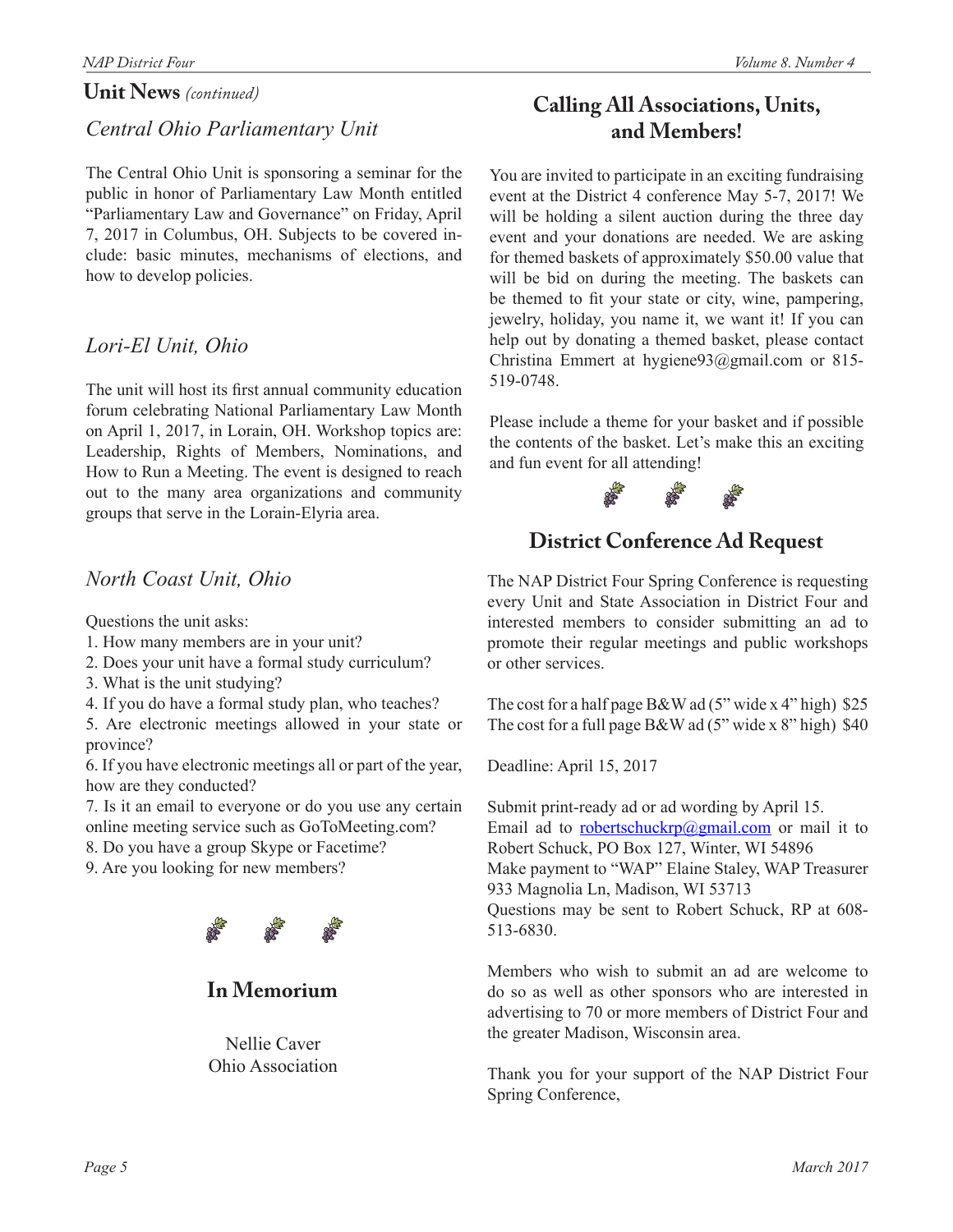## **The Value of Time**

Imagine there is a bank account that credits your account each morning with \$86,400. It carries over no balance from day to day.

Every evening the bank deletes whatever part of the balance you failed to use during the day. What would you do? Draw out every cent, of course.

Each of us has such a bank; its name is TIME.

Every morning, it credits you with 86,400 seconds.

Every night it writes off as lost, whatever of this you have failed to invest to a good purpose.

It carries over no balance. It allows no over draft. Each day it opens a new account for you. Each night it burns the remains of the day.

If you fail to use the day's deposits, the loss is yours. There is no drawing against "tomorrow."

You must live in the present on today's deposits. Invest it wisely as to get from it the utmost in health, happiness, and success!

The clock is running!! Make the most of today!

Treasure every moment that you have! And treasure it more because you shared it with someone special enough to spend your time with. Share it to make a difference, share it to leave a legacy, share it to help bear the burden of another.

How will YOU spend your bank account of 86,400 seconds?

*You don't make progress by standing on the sidelines, whimpering and complaining. You make progress by implementing ideas.*

Shirley Chisholm

## **Unit Challenge at District 4 Conference**

Dear Unit Presidents and Members,

Greetings from the Madison Unit. The Madison Unit along with the Milwaukee County Unit and the Wisconsin Association of Parliamentarians are looking forward to welcoming you to the NAP District 4 Spring Conference.

In order to add recognition to our unit presidents and your local unit the Madison Unit of Parliamentarians is sponsoring a Unit Challenge. The Unit Challenge is open to every NAP Unit. The NAP unit with the most unit members registered for the NAP District 4 Spring Conference by April 15, 2017 will be recognized at the conference and awarded a \$50 book store gift certificate. Every Unit knows the challenge of planning and coordinating quality workshops and seminars and \$50 worth of educational books and resourses is a great addition to your next successful unit program.

I look forward to meeting you at the District Four Spring Conference and may every unit bring as many members as possible.

Thank you for your leadership and for all you do.

Sincerely,

Robert Schuck, RP Madison Unit of Parliamentarians President

## **Public Leadership Seminar**

This seminar is combined with the 58th Annual Wisconsin Association of Parliamentarians Membership Convention, and will be held on Friday, May 5, 2017 (See Conference Registration Form). Cost is \$50.00.

The Public Leadership Seminar presented by the WAP Education Committee is for the public and everyone is invited to attend. It is especially helpful for members who serve on a board of directors, as well as individuals who hold the position of parliamentarian. If you plan to run for any leadership position in upcoming elections, then this is a great opportunity for tips and training. The seminar will cover the basics of parliamentary procedure and rules of order found in normal meetings of clubs and other organizations.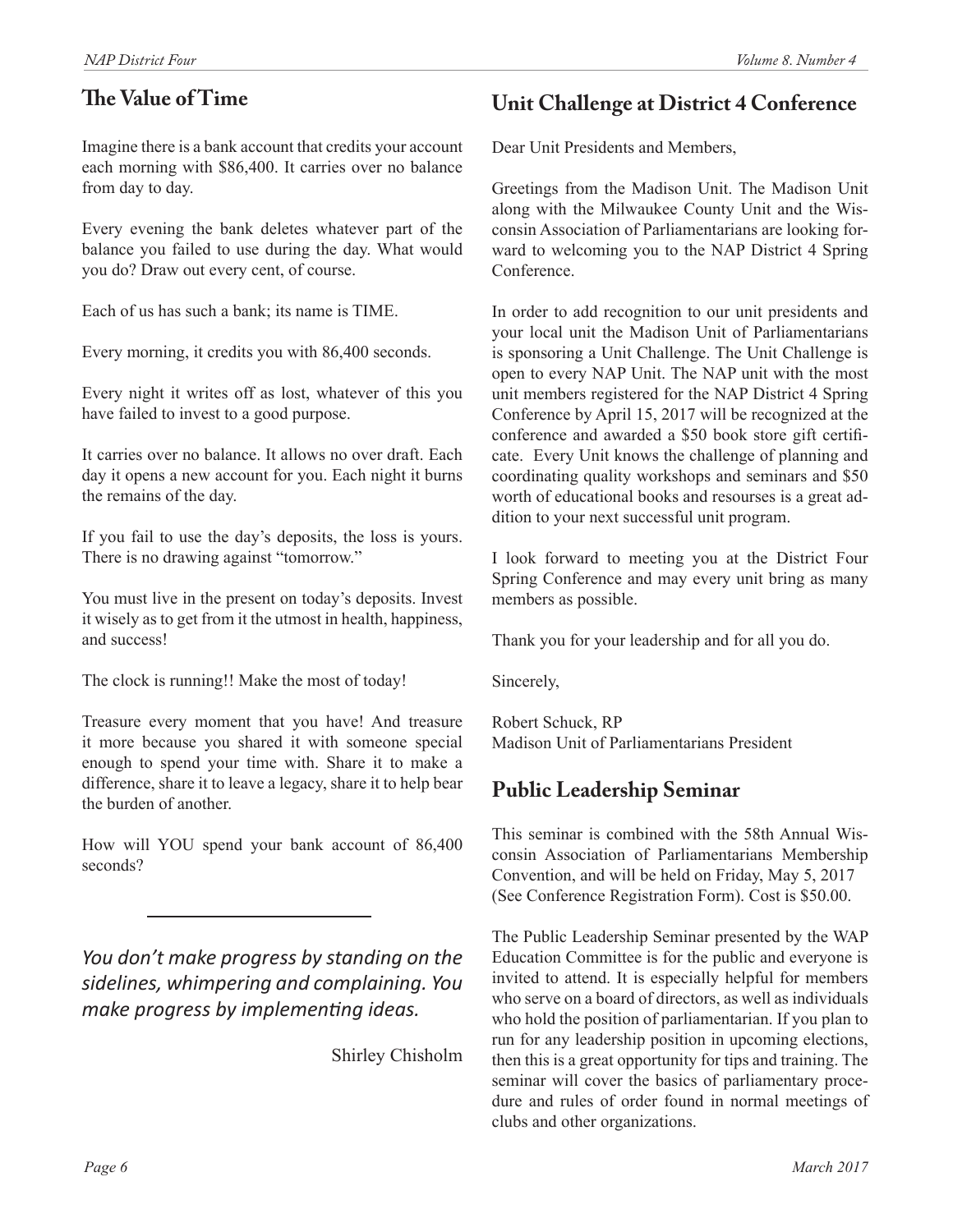*NATIONAL ASSOCIATION OF PARLIAMENTARIANS® DISTRICT FOUR Spring Conference REGISTRATION FORM "Parliamentary Procedure, A Revolutionary Idea!"*

Crowne Plaza Madison - May 5 - 7, 2017 4402 East Washington Avenue, Madison, WI 53704 Guest Room Reservations Call: 888-233-9527 Room Rate: \$104 plus tax. Cut off date: **April 5, 2017 Conference code for reservations: 'NAP District 4' group** 

## **TENTATIVE COMBINED CONFERENCE SCHEDULE**

#### **Friday,(May 5,(2017**

| $9:00$ a.m. - $10:00$ a.m. | Public Leadership Seminar Registration Open* |
|----------------------------|----------------------------------------------|
| $10:00$ a.m. $-12:00$ p.m. | Public Leadership Seminar                    |
| $12:00$ p.m. $-1:30$ p.m.  | LUNCH                                        |
|                            |                                              |
| $4:00$ p.m. $-8:00$ p.m.   | <b>Spring Conference Registration Open</b>   |
| $5:30$ p.m. $-6:30$ p.m.   | WAP State Meeting & Election of Offficers    |

#### **Saturday,(May 6,(2017**

|  | $7:30$ a.m. - 9:00 a.m.<br>$8:00$ a.m. $-10:30$ a.m.<br>$9:00$ a.m. $-10:15$ a.m.                                                  | Continental Breakfast, Registration, Sales Table<br>Membership Exam (**pre-registered required)<br>Opening Ceremonies & Workshop 1                                                                       | Z                |
|--|------------------------------------------------------------------------------------------------------------------------------------|----------------------------------------------------------------------------------------------------------------------------------------------------------------------------------------------------------|------------------|
|  | $10:30$ a.m. $-11:30$ a.m.<br>$12:00$ p.m. - 1:15 p.m.                                                                             | Workshop 2<br>LUNCH                                                                                                                                                                                      |                  |
|  | 1:30 $p.m. - 3:00 p.m.$<br>$3:15$ p.m. - 4:15 p.m.<br>4:30 p.m. $-6:00$ p.m.<br>6:00 p.m. $-7:00$ p.m.<br>7:00 $ p.m. - 9:00 p.m.$ | District Four Business Session & NAP Report<br>Workshop 3<br>District Four Meeting (if needed.)<br>Dinner in the City (Not included in registration.)<br>*Special Event - Dbl Decker Bus Tour of Madison | Z                |
|  | <b>Sunday, May 7, 2017</b>                                                                                                         |                                                                                                                                                                                                          |                  |
|  | $7:00$ a.m. $-7:45$ a.m.                                                                                                           | Worship & Memorial Service                                                                                                                                                                               |                  |
|  | $7:45$ a.m. - $8:45$ a.m.                                                                                                          | <b>Buffet Breakfast</b>                                                                                                                                                                                  | ** The membe     |
|  | $9:00$ a.m. - 10:15 a.m.                                                                                                           | Workshop 4                                                                                                                                                                                               | Please email R   |
|  | $10:30$ a.m. $-11:45$ a.m.                                                                                                         | Workshop 5                                                                                                                                                                                               | by April 15th it |

11:45 a.m. - 1:00 p.m. Awards & Installation of Officers

**Public Leadership Seminar** combined with the 58th Annual Wisconsin Association of Parliamentarians Membership Convention

\* The **Public Leadership Seminar** presented by the WAP Education Committee is for the public and everyone is invited to attend. It is especially helpful for members who serve on a board of directors, as well as individuals who hold the position of parliamentarian. If you plan to run for any leadership position in upcoming elections, then this is a great opportunity for tips and training. The seminar will cover the basics of parliamentary procedure and rules of order found in normal meetings of clubs and other organizations.

#### 4 EASY WAYS TO REGISTER

- 1. Online: www.parliamentarians.org
- 2. Fax: 816.833.3893
- 3. Phone: 888.627.2929 or 816.833.3892
- 4. Mail: NAP D4 Conference Registration 213 S. Main St., Independence, MO 64050-3808 Please type or print legibly. Payment must accompany registration.

rship exam will be available on Saturday morning. obert Schuck at: RobertSchuckRP@gmail.com by **April 15th** if you are interested in taking the exam.

**Questions?** Call, *Robert Schuck* at: 608-513-6830

#### VVVVV------VVVVVVVVVVVVVVVVVVVVVVVVVVVVVVVVVVVVVVVVVVVVVVVVVVVVVVVVVVVVVVVVVVVVVVVVVVVVVVVVVVVVVVVVVVVVVVVVVVVVVVVVVVVVVVVVVVVVVVVVVVVVVVVVVVVVVVVVVVVVVVVVVVVV 1. Complete registration form

2. Make check payable to 'NAP'

3. Mail to: NAP D4 CONFERENCE REGISTRATION, 213 S. Main St., Independence, MO 64050-3808.

|           | <b>Type of Registration</b>                                                                                                                                                                                                                  | Amt.  | #        | <b>Amount Due</b> |  |  |
|-----------|----------------------------------------------------------------------------------------------------------------------------------------------------------------------------------------------------------------------------------------------|-------|----------|-------------------|--|--|
|           | Regular Registration (received by 4/15/17)                                                                                                                                                                                                   | \$150 |          |                   |  |  |
|           | *Sat. Special Event - Bus Tour of Madison                                                                                                                                                                                                    | \$30  |          |                   |  |  |
|           | Students & Guests & Saturday Only Regist.                                                                                                                                                                                                    | \$100 |          |                   |  |  |
|           | On-site & After 4/15/17 Registration                                                                                                                                                                                                         | \$175 |          |                   |  |  |
|           | Total Amount Enclosed \$                                                                                                                                                                                                                     |       |          |                   |  |  |
| Name      | State Assoc. Unit                                                                                                                                                                                                                            |       |          |                   |  |  |
| Address   | City <b>City</b> and the control of the control of the control of the control of the control of the control of the control of the control of the control of the control of the control of the control of the control of the control<br>State |       | Zip Code |                   |  |  |
|           |                                                                                                                                                                                                                                              |       |          |                   |  |  |
| Telephone | email                                                                                                                                                                                                                                        |       |          |                   |  |  |

*Enclose,information,on,additional,registrants,as,needed.,Please,indicate,any,special,dietary,requests.,*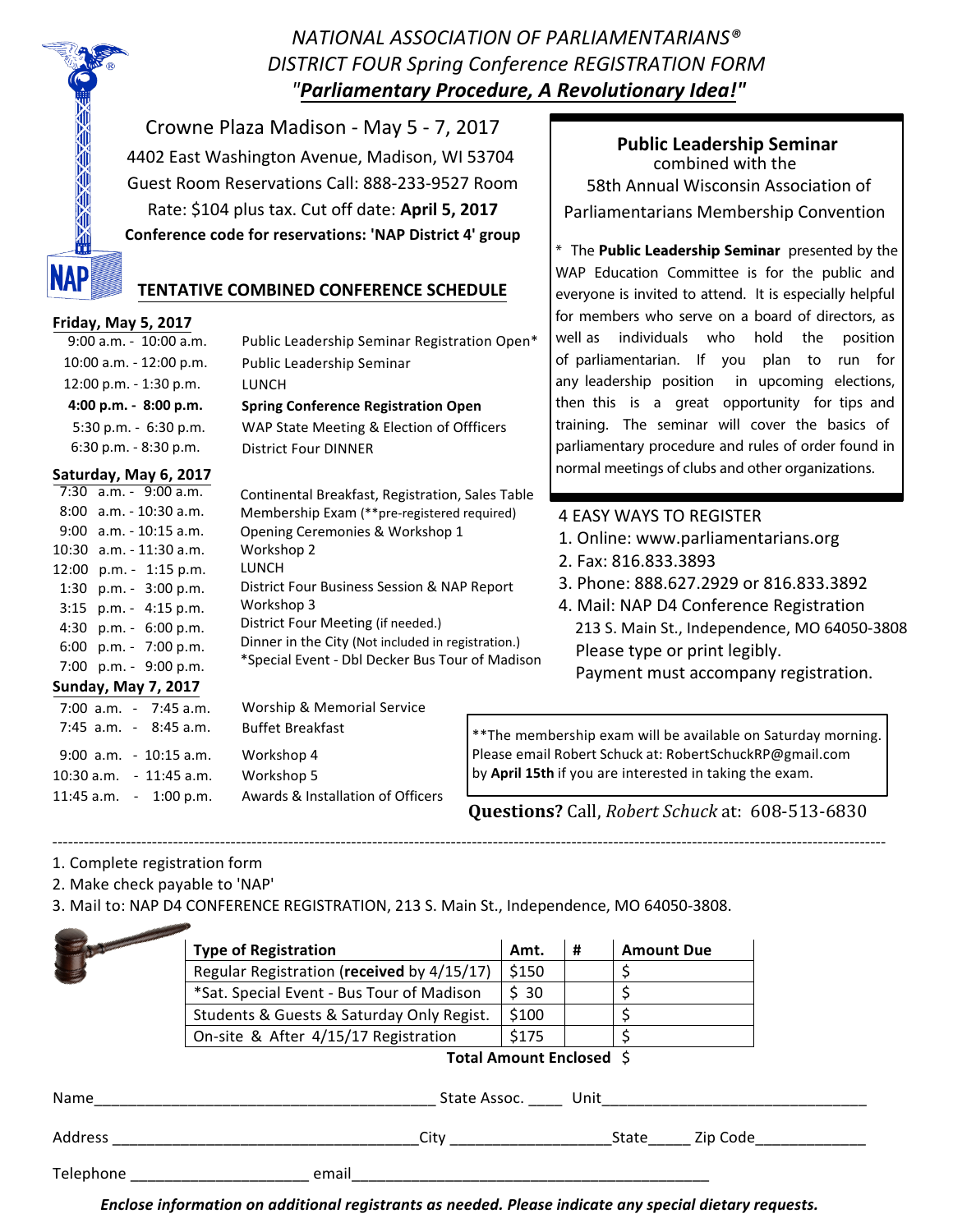#### **Coming Events**

#### *NAP*

NAP Convention Lombard, IL September 8 - 11, 2017

NAP Training Conference Buffalo, NY 2018 September 7-9, 2018

#### *DISTRICT*

**District Conference** May 5-7, 2017 Madison, WI

**Illinois Annual Meeting** 2017 - TBA

**Indiana Annual Meeting** 2017 - TBA

#### **Michigan**

**Annual Meeting** Mar 31 - Apr 2, 2017 Southfield, MI

**Ohio Annual Meeting** May 19, 2017 Forest Park, OH

**Ontario** AGM - TBA

#### **Wisconsin Annual Meeting**

2017 - TBA

#### **Contact Info**

District Director Joyce Brown-Watkins, PRP 30845 Red Maple Lane Southfield, MI 48076 (313) 682-2681 watkins.j261@gmail.com

Newsletter Editor Patricia E. Dolan PRP-R 2278 Preserve Blvd. Portage, MI 49024 (269) 344-3202 PEDolan@aol.com

NAP Web site www.parliamentarians.org A few years ago, on its regular meeting day, the Louise Saks Parliamentary Unit (LSPU) MI faced a decision when there was a snowstorm during the night and roads were impassable in some neighborhoods. It wasn't a life-threatening snowstorm, just the run-of-the-mill sort that all of us in District Four might have anytime any winter.

That early morning before the 9:30 meeting, time was spent making phone calls it was before "everybody" texted. The president contacted the vice-president, the treasurer, and the secretary who lived in a nearby community. Hardly before the president would get off the phone somebody else would call wondering about the meeting. Eventually and laboriously, the meeting was cancelled. People called members so nobody would attempt to brave the weather.

This winter there was another snowstorm. The president e-mailed the corresponding secretary to send out an e-mail notice to members and then the president went back to bed. There were no rounds of phone calls or second-guessing the snow accumulation. Meeting was cancelled as easy as that.

What made the difference? It was the addition of a standing rule.

Meetings of the Louise Saks Parliamentary Unit shall be held the third Tuesday of each month from September through May at 9:30 A.M., conditions permitting. LSPU meetings are cancelled if Birmingham Public Schools are closed due to the weather.

Even sending an e-mail to members wasn't necessary but it was nice to do after the decision had been easily, quickly made. School was closed in Birmingham; LSPU is cancelled. Ah, the joy of well-written Standing Rules!

> *Gretchen Denton President, LSPU*

## **From the editor...**

This is the final issue of the *Great Lakes Grapevine* for this biennium. It has been a great experience that this editor encourages everyone to try. No experience is needed. There is lots of help available from other parliamentarians and online to get you through the first issue. After that, it becomes easier and easier. Cooperation from association presidents and units in contributing news has helped to make the newsletter a success. Photos always make things more interesting. The next District Director will be elected at our conference in Madison, Wisconsin in May. He or she will need assistance with various jobs. Consider volunteering for one of them. It is a good way to get acquainted with other parliamentarians from across the district and your new director will very much appreciate the assistance.

It has been a joy to work with Joyce Brown-Watkins these past four years and this editor wouldn't trade the experience for anything. She has had the assistance of a ghost editor for a couple issues and is deeply indebted to that assistant. She knows of one grave error (made by the editor) in the last issue that (hopefully) did not cause too big a problem for those affected. At least, the editor did not hear about problems.

Remember, the district conference is May 5-7, 2017 in Madison, WI and the NAP biennial convention is September 8-11, 2017 in Lombard,  $IL - both$  in District Four. Marcella Morrison, past District Four Director, is the Convention Coordinator and will welcome your assistance as it "takes a district" to put on a convention. Marcella can't do it alone, and District Four has always come through for each other and must do so again.

Your editor hopes to see many of you at both the district conference and the biennial convention. Until then…